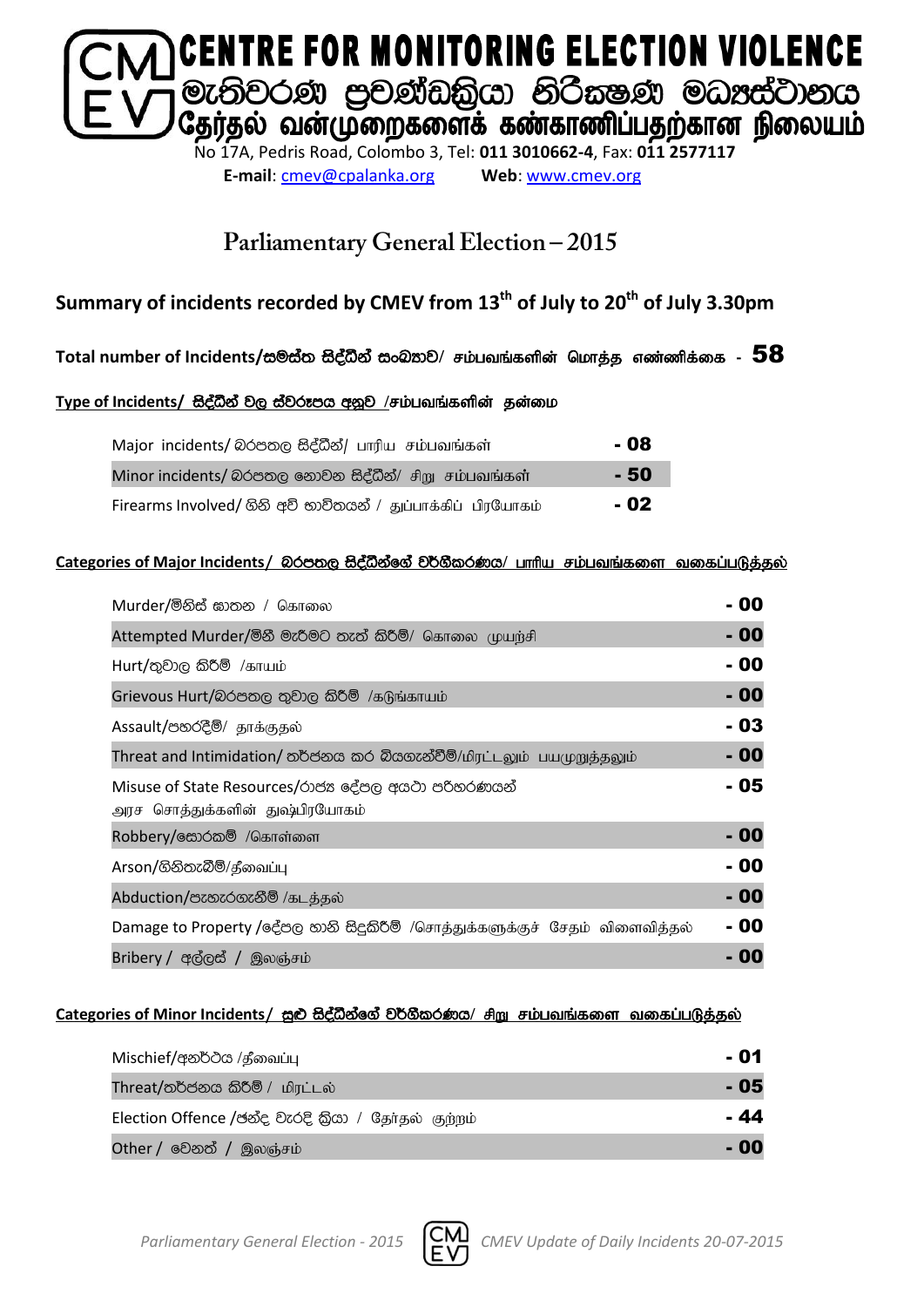**Provinces** in which a major number of incidents were reported / වැඩිම බරපතල සිද්ධීන් සංඛතාවක් වාර්තා වූ පළාත් <u>/ அதிகமாக பாரிய சம்பவங்கள் இடம்பெற்றதாக அறிக்கையிடப்பட்ட மாகாணம்</u>

#### Uva = 02, Sabaragamuwa = 02, Nothern = 02, Western = 01

**Districts** in which a major number of incidents were reported / වැඩිම බරපතල සිද්ධීන් සංඛතවක් වාර්තා වූ දිස්තිුක්ක <u>/ அதிகமாக பாரிய சம்பவங்கள் இடம்பெற்றதாக அறிக்கையிடப்பட்ட மாவட்டம்</u>

#### Jaffna = 02, Kegalle = 01, Badulla = 01, Monaragala = 01

Electorates in which a major number of Incidents were reported / වැඩිම බරපතල සිද්ධීන් සංඛතාවක් වාර්තා වූ <mark>ூ: ல</mark>ிவ் கூறிமை / அதிகமாக பாரிய சம்பவங்கள் இடம்பெற்றதாக அறிக்கையிடப்பட்ட தேர்தல் தொகுதி

#### Kayts = 01, Galigamuwa = 01, Mahiyangana = 01, Monaragala = 01

#### Major Incidents-Alleged Perpetrators by Party / බරපතල සිද්ධීන්ට චෝදනා ලැබූ පාර්ශව/ பாரிய சம்பவங்கள் <u>தொடர்பாக குற்றம் சாட்டப்பட்ட தரப்பு</u>

| Against UPFA/චි.ජ.නි.ස ට චිරෙහිව /ஐ.ம.சு.மு. க்கு எதிராக | - 04 |
|----------------------------------------------------------|------|
| Against UNP/ චි.ජා.ප ට චිරෙහිව /ஐ.தே.கட்சிக்கு எதிராக    | - 02 |
| Against ITAK/ ஓ.ஐஐ.ஐ O එරෙහිව/ இ.த.அ.கட்சிக்கு எதிராக    | - 01 |
| Against unidentified Parties/ සැකකරුවන් නම් නොකල         | - 00 |
| அடையாளம் காணப்படாத தரப்புக்கு எதிராக                     |      |
| Against Police/ පොලිසියට චිරෙහිව /பொலிஸிற்கு எதிராக      | - 00 |

Manjula Gajanayaka

National Co-ordinator / ජාතික සම්බන්ධීකාරක/ தேசிய இணைப்பாளர்



*Parliamentary General Election - 2015 CMEV Update of Daily Incidents 20-07-2015*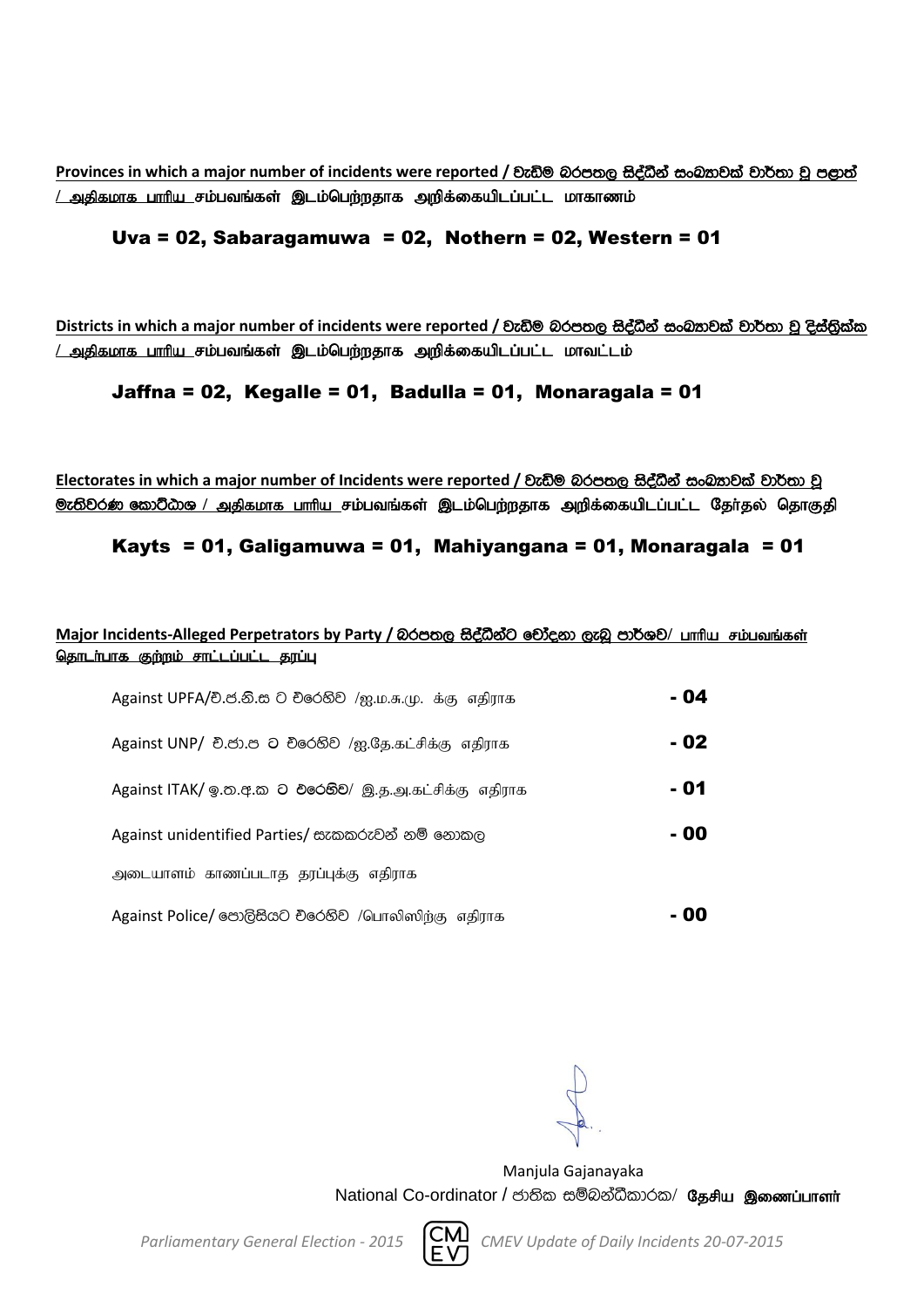# Total Number of Incidents by Type (58)



## Major Incidents by Type (08)